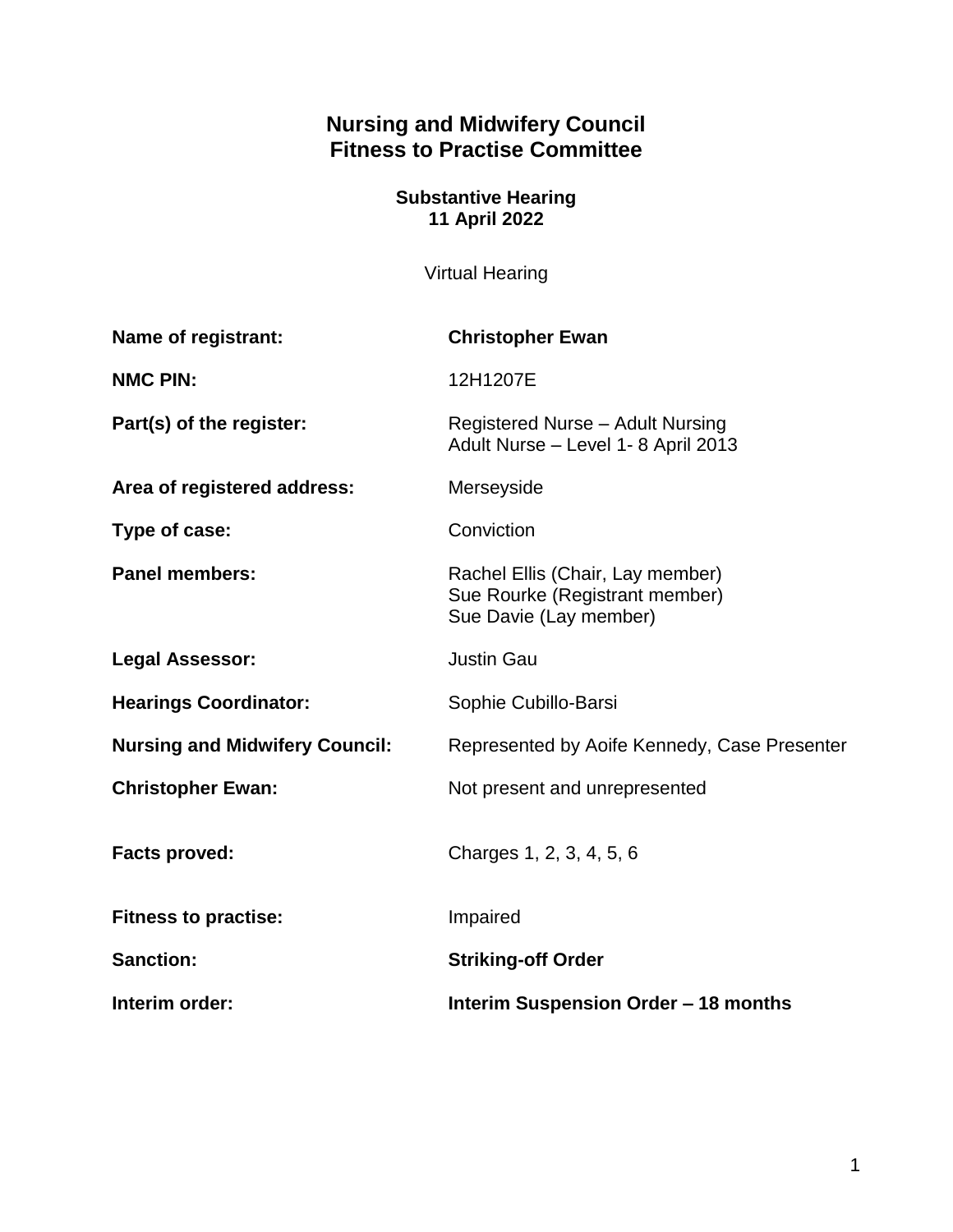### **Decision and reasons on service of Notice of Hearing**

The panel was informed at the start of this hearing that Mr Ewan was not in attendance and that the Notice of Hearing letter had been emailed to Mr Ewan's registered email address on 10 March 2022.

Ms Kennedy, on behalf of the Nursing and Midwifery Council (NMC), submitted that it had complied with the requirements of Rules 11 and 34 of the 'Nursing and Midwifery Council (Fitness to Practise) Rules 2004', as amended (the Rules).

The panel accepted the advice of the legal assessor.

The panel took into account that the Notice of Hearing provided details of the allegation, the time, dates and, amongst other things, information about Mr Ewan's right to attend, be represented and call evidence, as well as the panel's power to proceed in his absence.

In the light of all of the information available, the panel was satisfied that Mr Ewan has been served with the Notice of Hearing in accordance with the requirements of Rules 11 and 34.

### **Decision and reasons on proceeding in the absence of Mr Ewan**

The panel next considered whether it should proceed in the absence of Mr Ewan. It had regard to Rule 21 and heard the submissions of Ms Kennedy who invited the panel to continue in the absence of Mr Ewan.

Ms Kennedy referred the panel to an email from Mr Ewan, dated 31 March 2022, in which he states:

*"Good afternoon. That is correct, I will not be attending…"*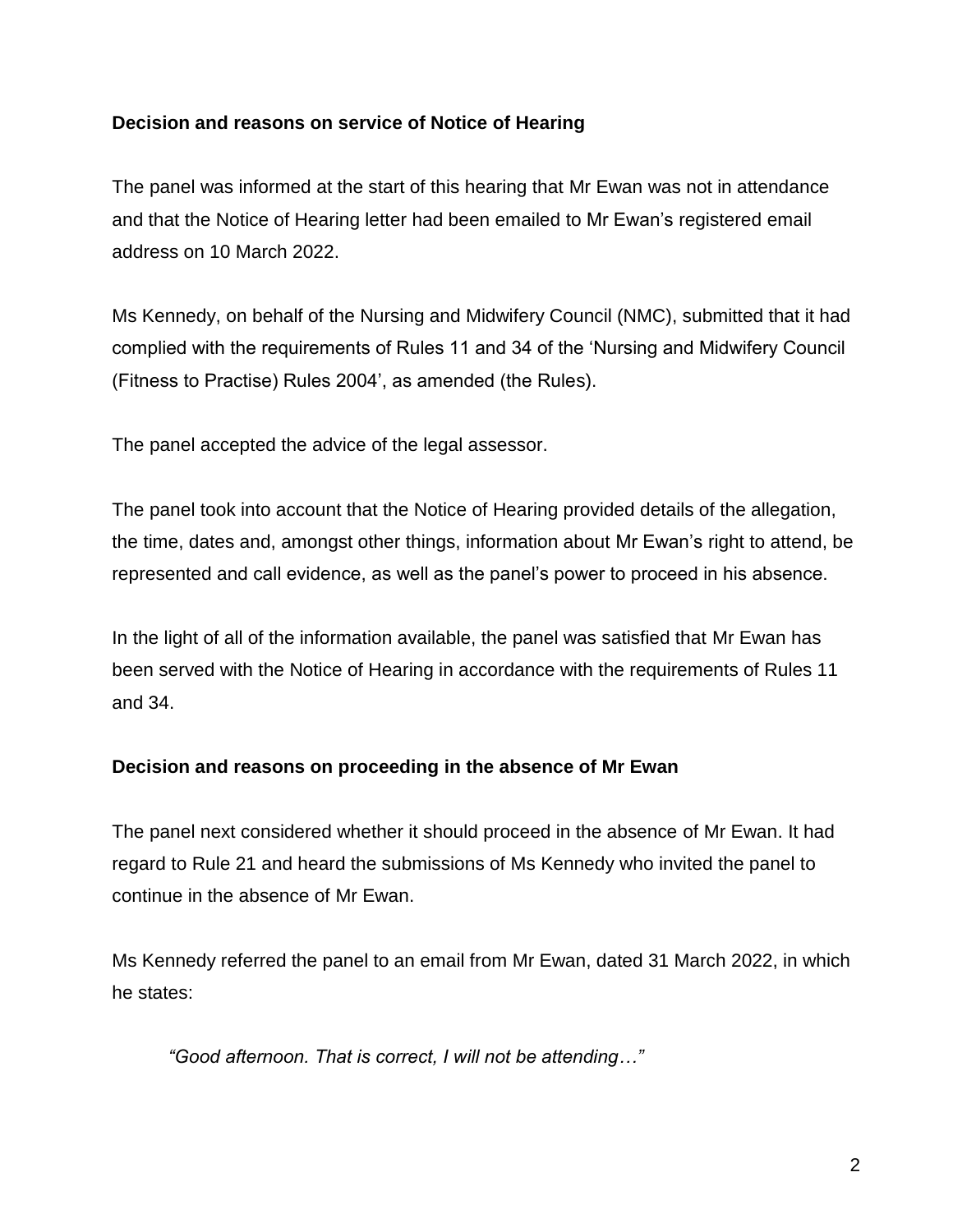Further, Mr Ewan indicated within his case management form, dated 20 January 2022, that he would not be attending the hearing.

In light of this, Ms Kennedy submitted that Mr Ewan has voluntarily absented himself. Ms Kennedy stated that Mr Ewan has not requested an adjournment and there is a strong public interest in the expeditious disposal of this case. Ms Kennedy submitted that it would be fair and proportionate to proceed in Mr Ewan's absence.

The panel accepted the advice of the legal assessor.

The panel noted that its discretionary power to proceed in the absence of a registrant under the provisions of Rule 21 is not absolute and is one that should be exercised *'with the utmost care and caution'* as referred to in the case of *R* v *Jones (Anthony William)* (No.2) [2002] UKHL 5.

The panel has decided to proceed in the absence of Mr Ewan. In reaching this decision, the panel has considered the submissions of Ms Kennedy and the written submissions made by Mr Ewan, and the advice of the legal assessor. It has had particular regard to the factors set out in the decision of *R v Jones* and had regard to the overall interests of justice and fairness to all parties. It noted that:

- No application for an adjournment has been made by Mr Ewan;
- Mr Ewan has informed the NMC that he has received the Notice of Hearing and confirmed he is content for the hearing to proceed in his absence;
- There is no reason to suppose that adjourning would secure his attendance at some future date; and
- There is a strong public interest in the expeditious disposal of the case.

There is some disadvantage to Mr Ewan in proceeding in his absence. Although the evidence upon which the NMC relies will have been sent to him at his registered email address, he will not be able to challenge the evidence relied upon by the NMC in person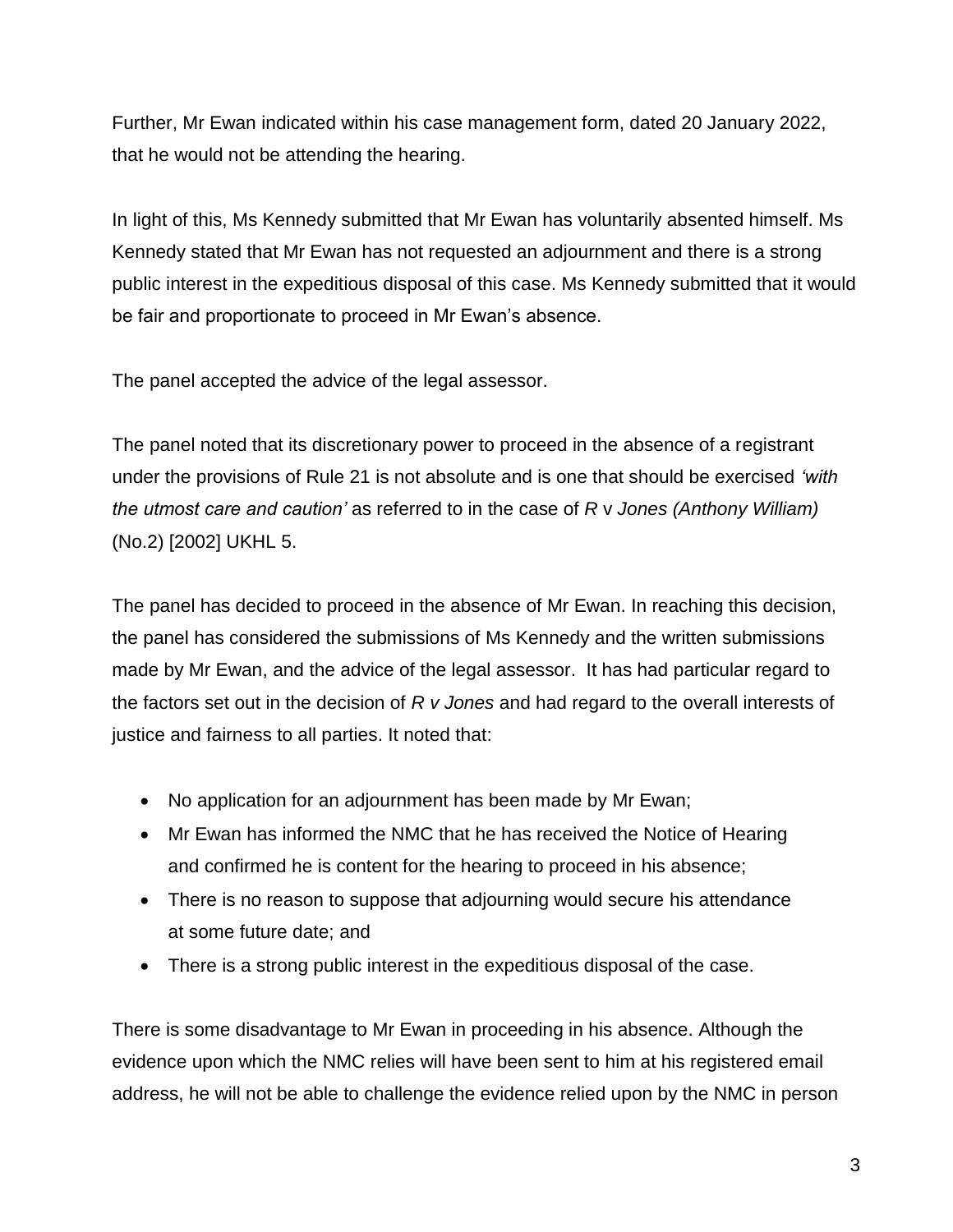and will not be able to give evidence on his own behalf. However, in the panel's judgment, this can be mitigated particularly given that Mr Ewan accepts all of the regulatory charges. Furthermore, the limited disadvantage is the consequence of Mr Ewan's decisions to absent himself from the hearing, waive his rights to attend, and/or be represented, and to not provide evidence or make submissions on his own behalf.

In these circumstances, the panel has decided that it is fair, appropriate and proportionate to proceed in the absence of Mr Ewan. The panel will draw no adverse inference from Mr Ewan's absence in its findings of fact.

## **Details of charge**

That you, a registered nurse, on 14 July 2021 were convicted of:

- 1. Make an indecent photograph / pseudo-photograph of a child.
- 2. Make an indecent photograph / pseudo-photograph of a child.
- 3. Possess prohibited images of children.
- 4. Possess prohibited images of children.
- 5. Possess an indecent photograph / pseudo-photograph of a child.
- 6. Possess extreme pornographic images act of intercourse/oral sex with a dead/alive animal.

AND in light of the above, your fitness to practise is impaired by reason of your conviction.

## **Background**

Mr Ewan joined the NMC register in April 2013. Mr Ewan commenced employment at Liverpool University Hospital Trust (the Trust) in May 2013.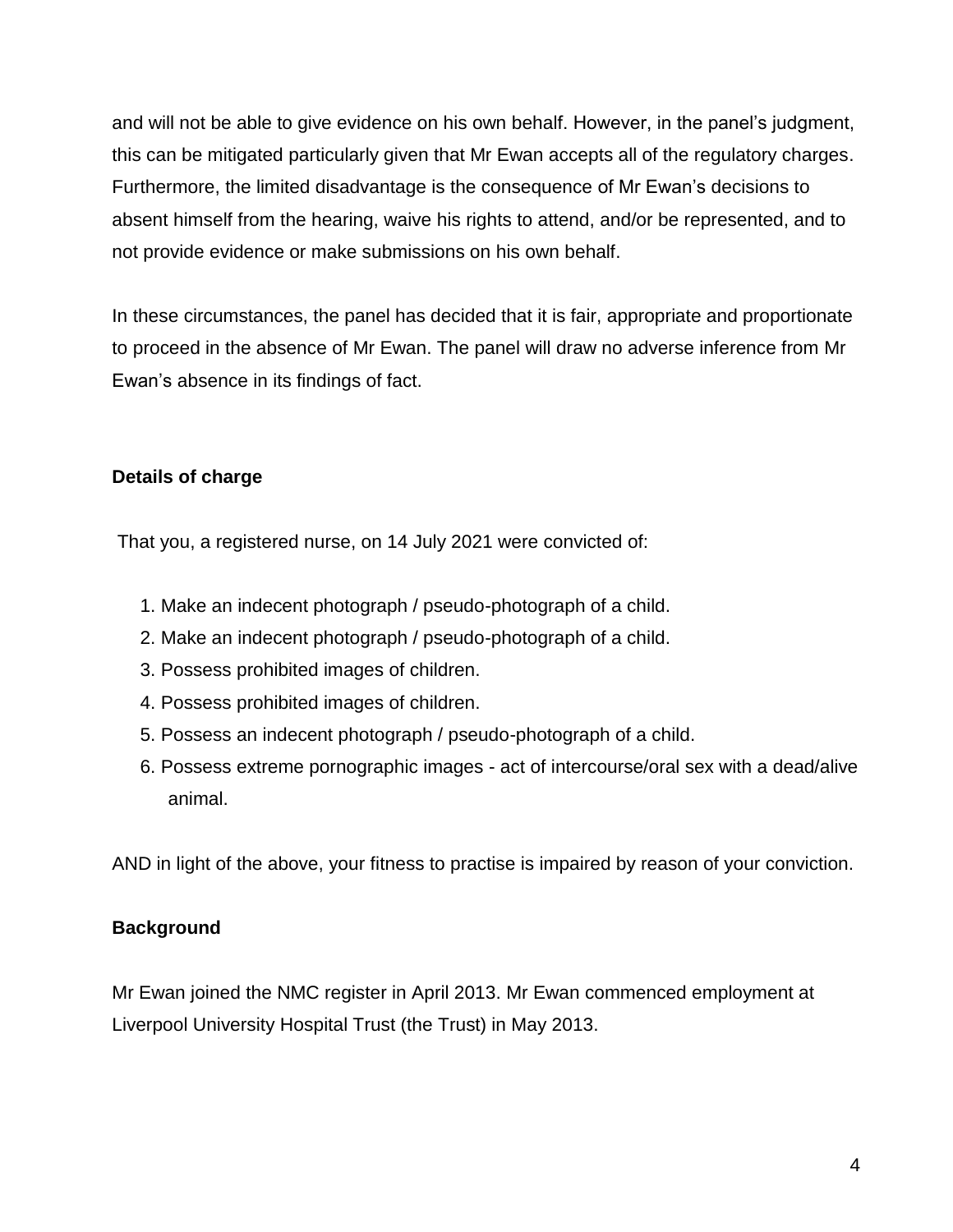On 22 June 2020 police went to Mr Ewan's home address and took various devices which were analysed. The police discovered indecent images, 137 Category A, including 10 videos, 219 Category B, including two videos, 130 Category C, one prohibited image of a child and 21 extreme pornographic images.

Mr Ewan was arrested. He pleaded guilty on 14 July 2021. On 3 September 2021 Mr Ewan was sentenced to ten months' imprisonment suspended for 24 months, placed on the Sex Offenders Register for ten years, placed on a Sexual Harm Prevention Order for ten years and was instructed to undertake 40 Rehabilitation Activity Requirement days as directed by an authorised provider of probation.

The NMC received two referrals, one from the Trust and another from the Police.

## **Decision and reasons on facts**

At the outset of the hearing, the panel heard from Ms Kennedy, who informed the panel that Mr Ewan made full admissions to all of the charges and that this is evidenced within Mr Ewan's Case Management Form, dated 20 January 2022.

The panel also has before it the Crown Court Certificate of Sentence dated 3 September 2021.

The charge concerns Mr Ewan's conviction and, having been provided with a copy of the Certificate of Sentence, and Mr Ewan's admissions, the panel finds that the facts are found proved in accordance with Rule 31 (2) and (3). These state:

*'31. (2) Where a registrant has been convicted of a criminal offence*

*(a) a copy of the certificate of conviction, certified by a competent officer of a Court in the United Kingdom (or, in Scotland, an extract conviction) shall be conclusive proof of the conviction; and*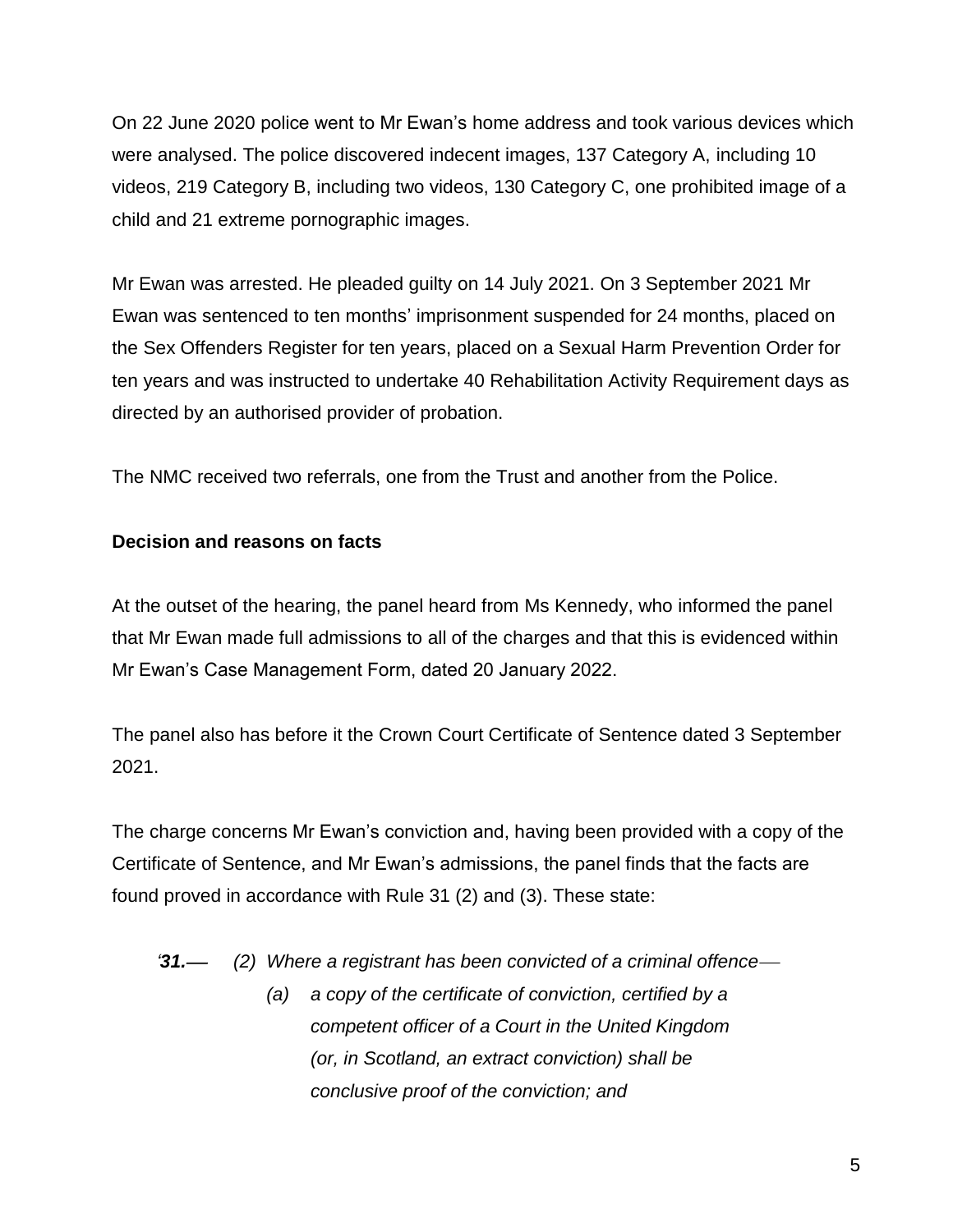- *(b) the findings of fact upon which the conviction is based shall be admissible as proof of those facts.*
- *(3) The only evidence which may be adduced by the registrant in rebuttal of a conviction certified or extracted in accordance with paragraph (2)(a) is evidence for the purpose of proving that she is not the person referred to in the certificate or extract.'*

#### **Fitness to practise**

Having reached its determination on the facts of this case, the panel then moved on to consider whether Mr Ewan's fitness to practise is currently impaired by reason of his conviction. There is no statutory definition of fitness to practise. However, the NMC has defined fitness to practise as a registrant's suitability to remain on the register unrestricted.

The panel, in reaching its decision, has recognised its statutory duty to protect the public and maintain public confidence in the profession. Further, it bore in mind that there is no burden or standard of proof at this stage and it has therefore exercised its own professional judgment.

The panel adopted a two-stage process in its consideration. First, the panel must determine whether the conviction amounts to misconduct. Secondly, only if the conviction amounts to misconduct, the panel must decide whether, in all the circumstances, Mr Ewan's fitness to practise is currently impaired as a result of that conviction.

#### **Submissions on misconduct**

In coming to its decision, the panel had regard to the case of *Roylance v General Medical Council (No. 2)* [2000] 1 AC 311 which defines misconduct as a *'word of general effect, involving some act or omission which falls short of what would be proper in the circumstances.'*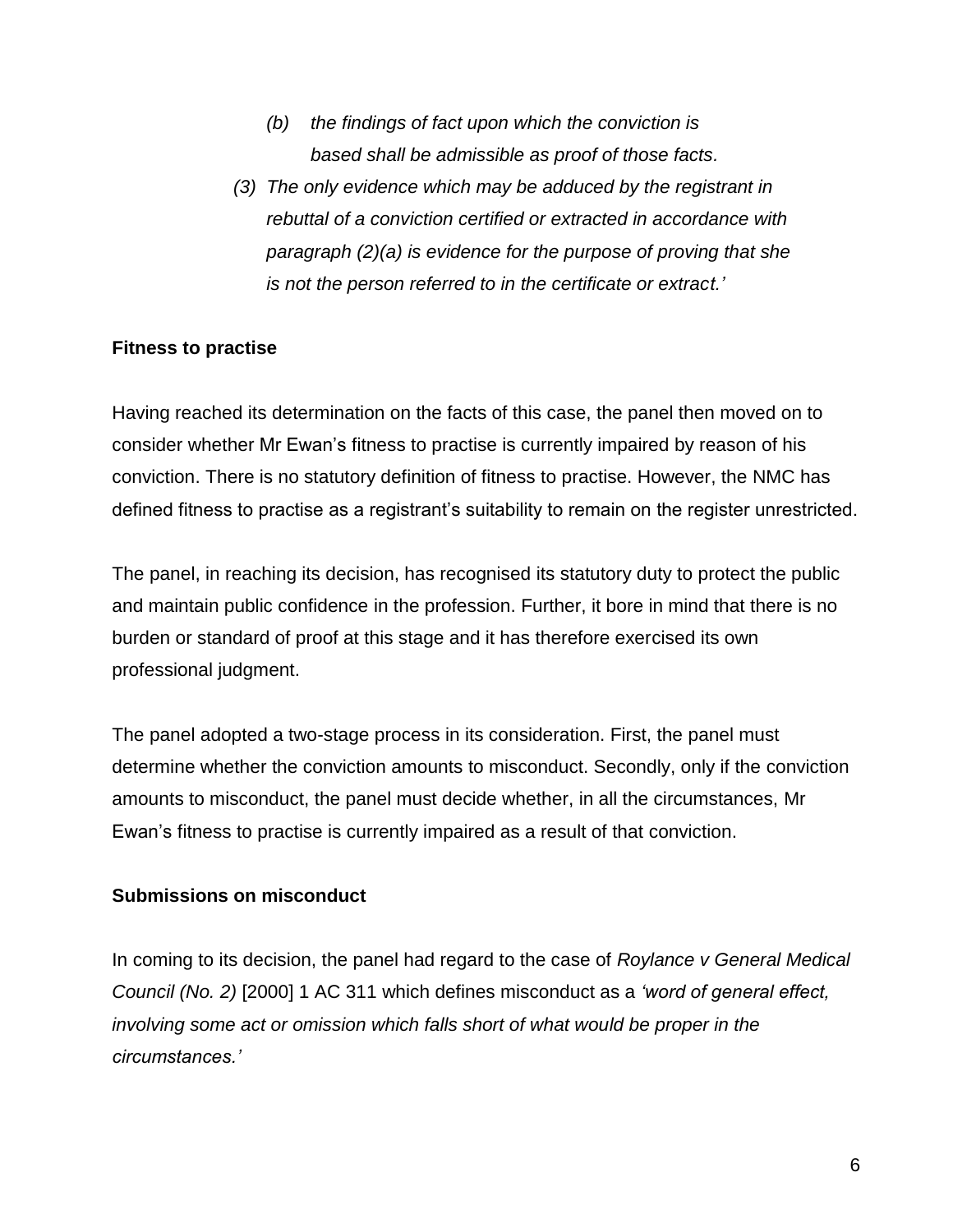Ms Kennedy invited the panel to take the view that Mr Ewan's conviction amounted to misconduct. She referred the panel to the terms of 'The Code: Professional standards of practice and behaviour for nurses and midwives 2015' (the Code), specifically:

## *"20 Uphold the reputation of your profession at all times*

*20.1 keep to and uphold the standards and values set out in the Code*

*20.2 …*

*20.3 …*

*20.4 keep to the laws of the country in which you are practising*

*20.5 treat people in a way that does not take advantage of their vulnerability or cause them upset or distress"*

Ms Kennedy submitted that the nursing profession is a 'caring profession' and Mr Ewan's conviction related to children, the most vulnerable members of society. Ms Kennedy stated that Mr Ewan's conviction and conduct falls far short of what is expected of a registered nurse and that a member of the public would consider Mr Ewan's conviction deplorable.

## **Submissions on impairment**

Ms Kennedy moved on to the issue of impairment and addressed the panel on the need to have regard to protecting the public and the wider public interest. This included the need to declare and maintain proper standards and maintain public confidence in the profession and in the NMC as a regulatory body. This included reference to the case of *Council for Healthcare Regulatory Excellence v (1) Nursing and Midwifery Council (2) and Grant*  [2011] EWHC 927 (Admin).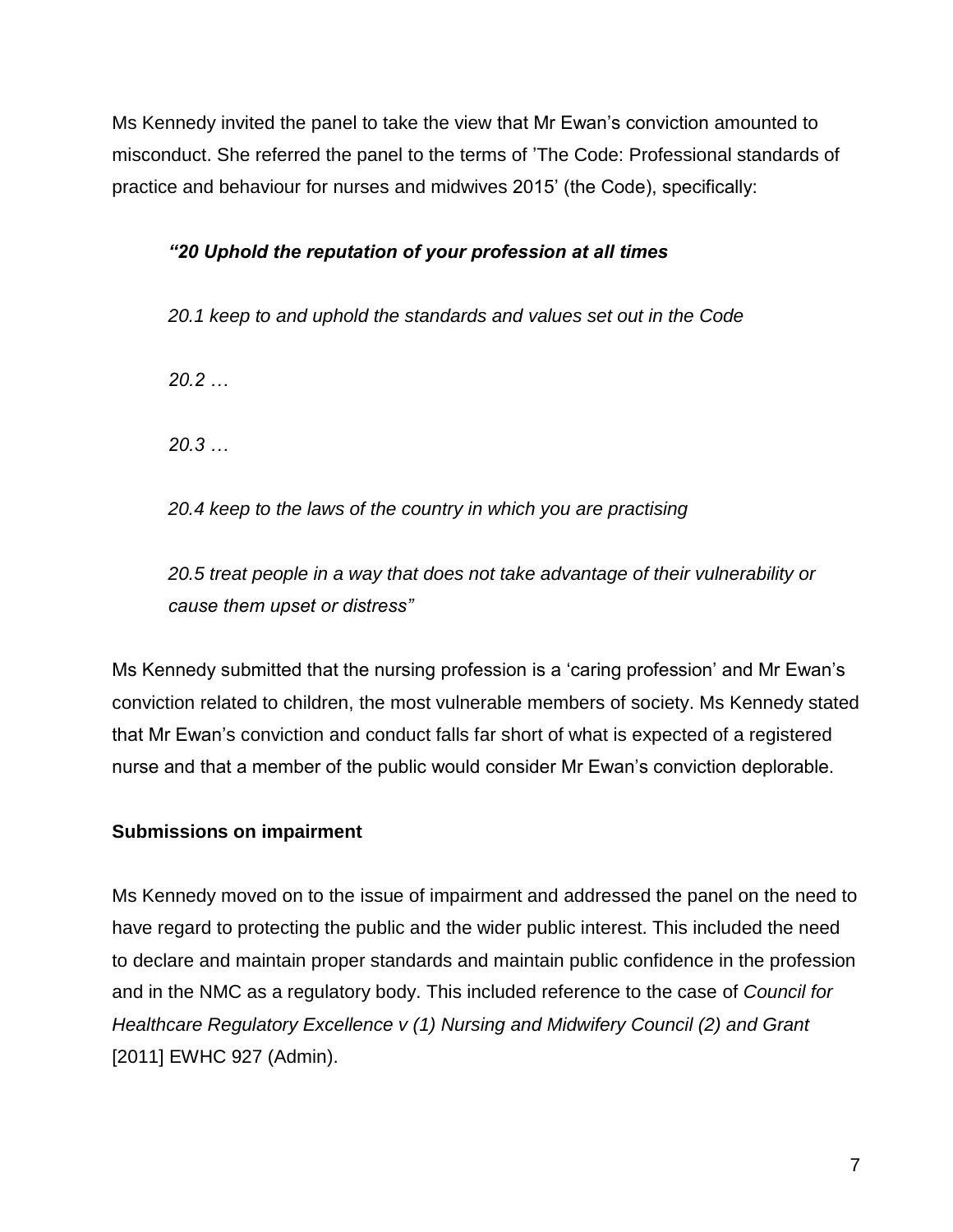Whilst Ms Kennedy acknowledged that no patients were placed at a direct risk of harm, she submitted that harm was caused to the vulnerable children who were exploited within the pictures, which were viewed by Mr Ewan. Ms Kennedy submitted that Mr Ewan's conduct is of the most serious kind, bringing the nursing profession into disrepute by undermining the confidence and trust in the profession. She further submitted that Mr Ewan's convictions have breached the fundamental tenets of the nursing profession.

Ms Kennedy referred the panel to the case of *Ronald Jack Cohen v General Medical Council* [2008] EWHC 581 (Admin). She submitted that the misconduct in this case is not easily remediable. Further, Ms Kennedy submitted that the panel do not have anything before it to demonstrate that Mr Ewan has developed insight into his conviction or whether he has begun to remedy his misconduct. To the contrary, Mr Ewan has indicated that he does not wish to return to the nursing profession.

Ms Kennedy submitted that the concerns are of the most serious kind and that Mr Ewan's actions mean that he is liable to put patients at a risk of harm in the future. Further, Ms Kennedy invited the panel to find that in the absence of any insight and/or remediation, there is a risk of repetition. In light of this, Ms Kennedy submitted that Mr Ewan's fitness to practise is currently impaired on both public protection and public interest grounds.

The panel accepted the advice of the legal assessor which included reference to a number of relevant judgments. These included: *Roylance v General Medical Council* (No 2) [2000] 1 A.C. 311, *Nandi v General Medical Council* [2004] EWHC 2317 (Admin), and *General Medical Council v Meadow* [2007] QB 462 (Admin).

### **Decision and reasons on misconduct**

When determining whether Mr Ewan's conviction amounted to misconduct, the panel had regard to the terms of the Code.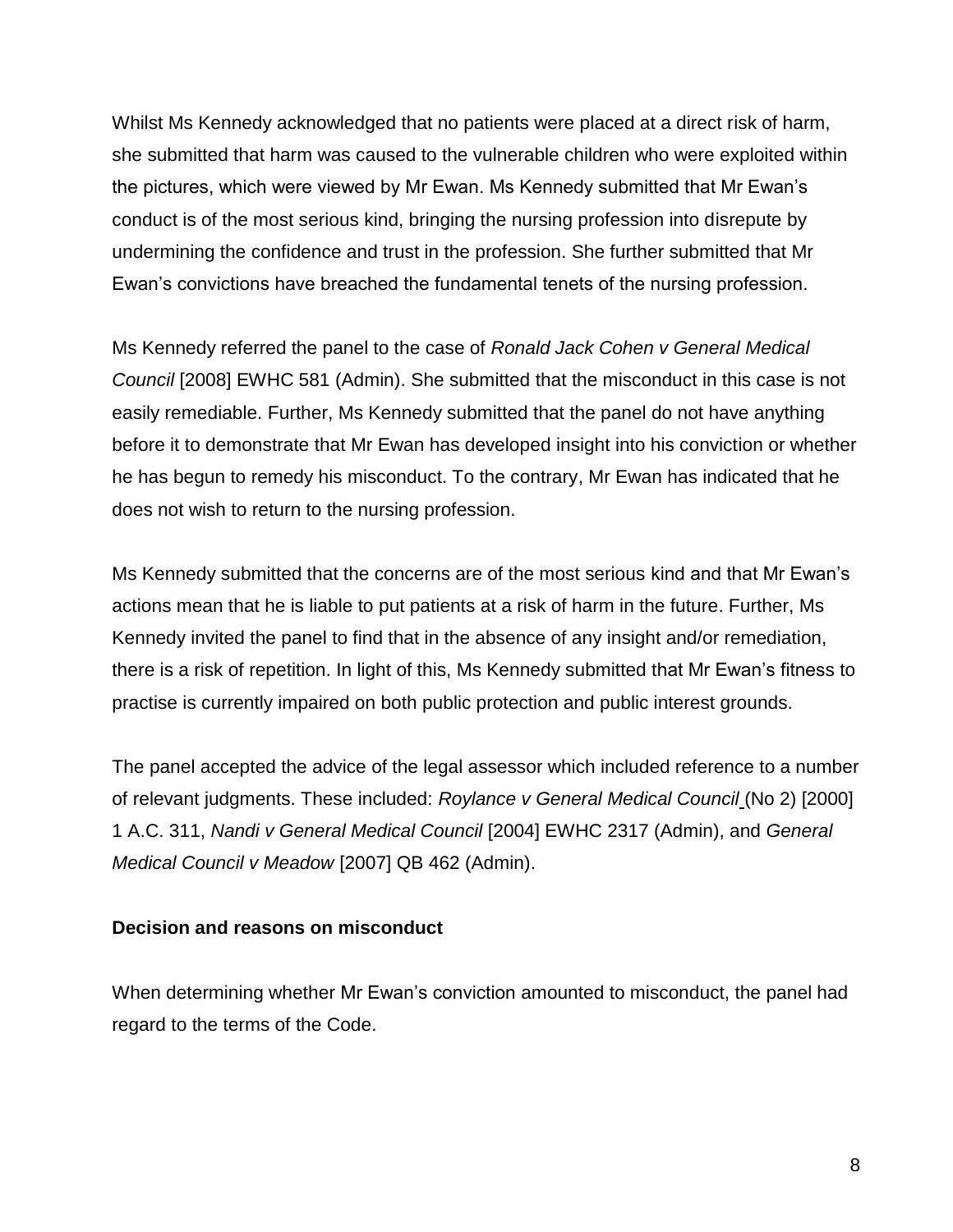The panel was of the view that Mr Ewan's actions did fall significantly short of the standards expected of a registered nurse, and that Mr Ewan's actions amounted to a breach of the 2015 Code (updated in 2018). Specifically:

## *"20 Uphold the reputation of your profession at all times*

*20.1 keep to and uphold the standards and values set out in the Code*

*20.2 …*

*20.3 be aware at all times of how your behaviour can affect and influence the behaviour of other people* 

*20.4 keep to the laws of the country in which you are practising* 

*20.5 treat people in a way that does not take advantage of their vulnerability or cause them upset or distress*

*20.6 …*

*20.7 …*

*20.8 act as a role model of professional behaviour for students and newly qualified nurses, midwives and nursing associates to aspire to"*

The panel appreciated that breaches of the Code do not automatically result in a finding of misconduct. However, when considering the facts of the case and having the Crown Court Certificate of Sentence and the sentencing remarks before it, the panel determined that Mr Ewan's actions did fall seriously short of the conduct and standards expected of a nurse and that his conviction amounted to misconduct.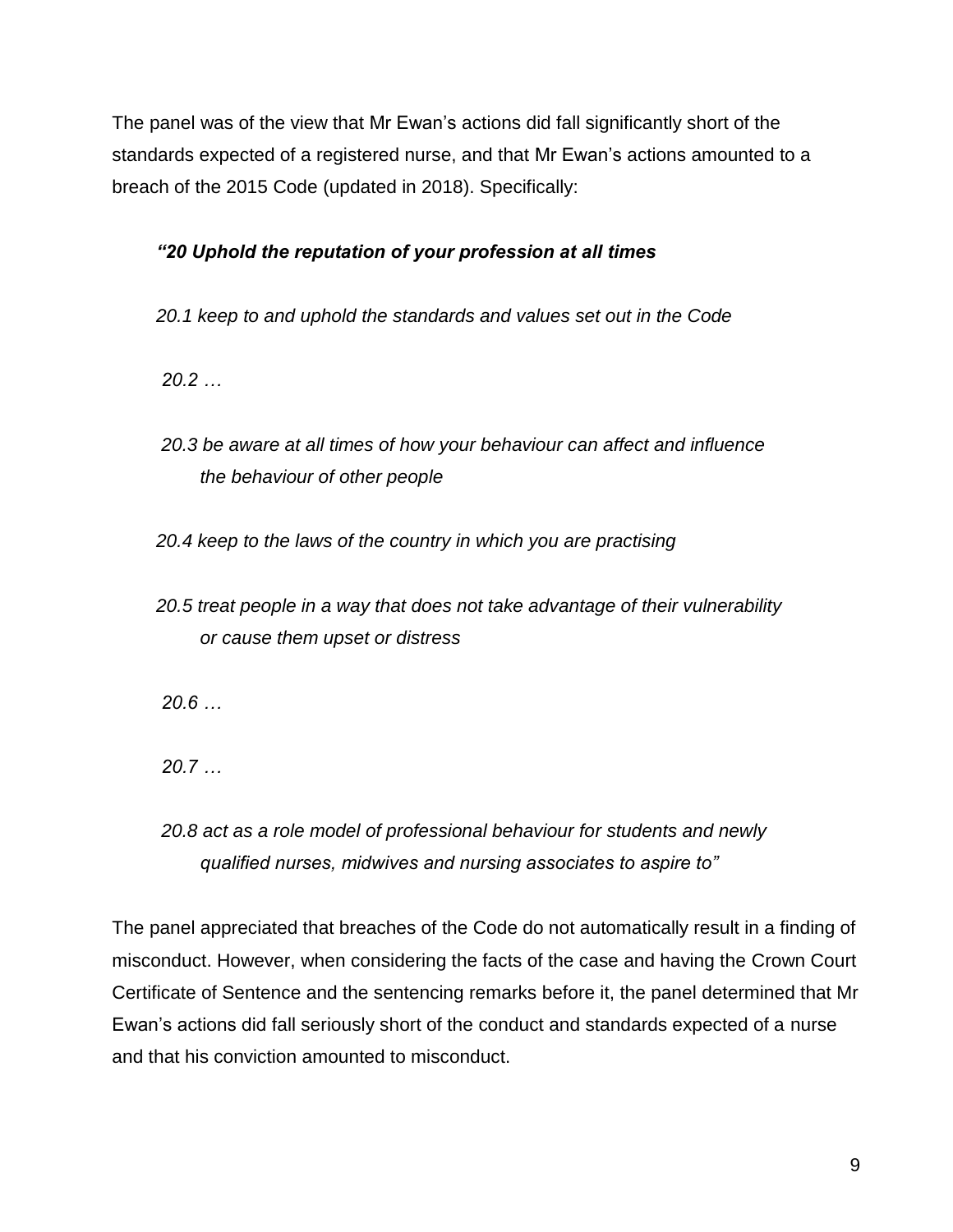#### **Decision and reasons on impairment**

The panel next went on to decide if as a result of the conviction, Mr Ewan's fitness to practise is currently impaired.

Nurses occupy a position of privilege and trust in society and are expected at all times to be professional. Patients and their families must be able to trust nurses with their lives and the lives of their loved ones. To justify that trust, nurses must be honest and open and act with integrity. They must make sure that their conduct at all times justifies both their patients' and the public's trust in the profession.

In this regard the panel considered the judgment of Mrs Justice Cox in the case of *CHRE v NMC and Grant* in reaching its decision. In paragraph 74, she said:

*'In determining whether a practitioner's fitness to practise is impaired by reason of misconduct, the relevant panel should generally consider not only whether the practitioner continues to present a risk to members of the public in his or her current role, but also whether the need to uphold proper professional standards and public confidence in the profession would be undermined if a finding of impairment were not made in the particular circumstances.'*

In paragraph 76, Mrs Justice Cox referred to Dame Janet Smith's "test" which reads as follows:

*'Do our findings of fact in respect of the doctor's misconduct, deficient professional performance, adverse health, conviction, caution or determination show that his/her fitness to practise is impaired in the sense that s/he:*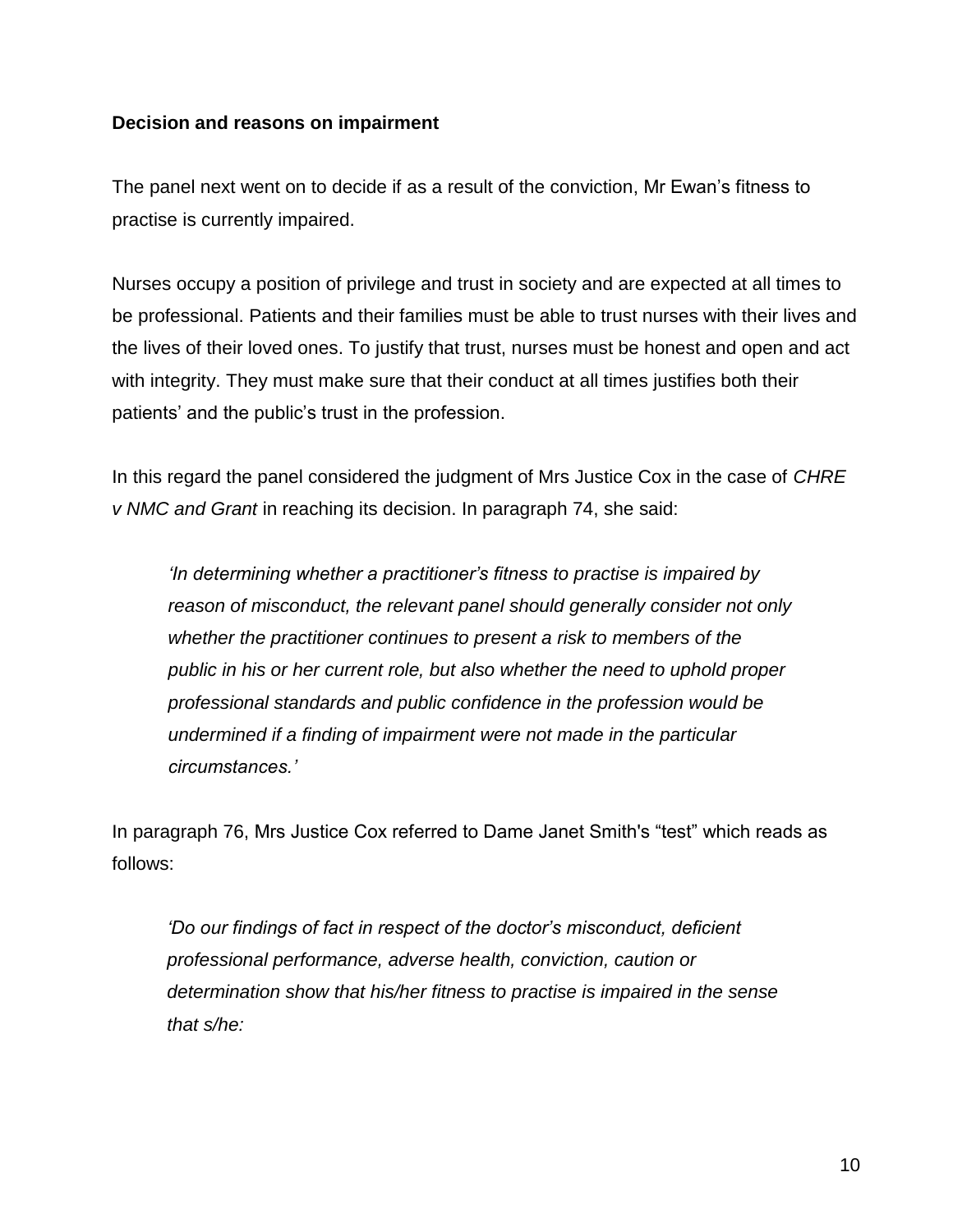- *a) has in the past acted and/or is liable in the future to act so as to put a patient or patients at unwarranted risk of harm; and/or*
- *b) has in the past brought and/or is liable in the future to bring the medical profession into disrepute; and/or*
- *c) has in the past breached and/or is liable in the future to breach one of the fundamental tenets of the medical profession; and/or*
- d) […]

Although the conviction in question was not related to Mr Ewan's clinical practice and occurred in a domestic setting, the nature of the criminal conduct is such that it potentially impacts on the safety of patients, in particular, the safety of children. Children suffer harm as a result of indecent images being made, possessed and distributed. Offences involving indecent images of children exploit children and amount to an abuse of children. It is therefore not guaranteed that a member of the public in Mr Ewan's care would be safe, or indeed, feel safe, in his care. The panel therefore determined that Mr Ewan is liable to place patients at a risk of harm in the future, that his conviction, for such serious and morally culpable offences, has brought the nursing profession into disrepute and breached fundamental tenets of the profession.

Regarding insight, the panel noted that Mr Ewan had made early admissions, accepted that his fitness to practise is impaired and has explained that he no longer wishes to be on the NMC register. However, the panel had no information before it to evidence Mr Ewan's understanding of how his actions have affected his role as a nurse and the reputation of the nursing profession in general.

The panel determined that Mr Ewan's conduct which led to a criminal conviction and suspended custodial sentence is such that it would be difficult to remedy and falls so far short of the standards the public expect of professionals caring for them that public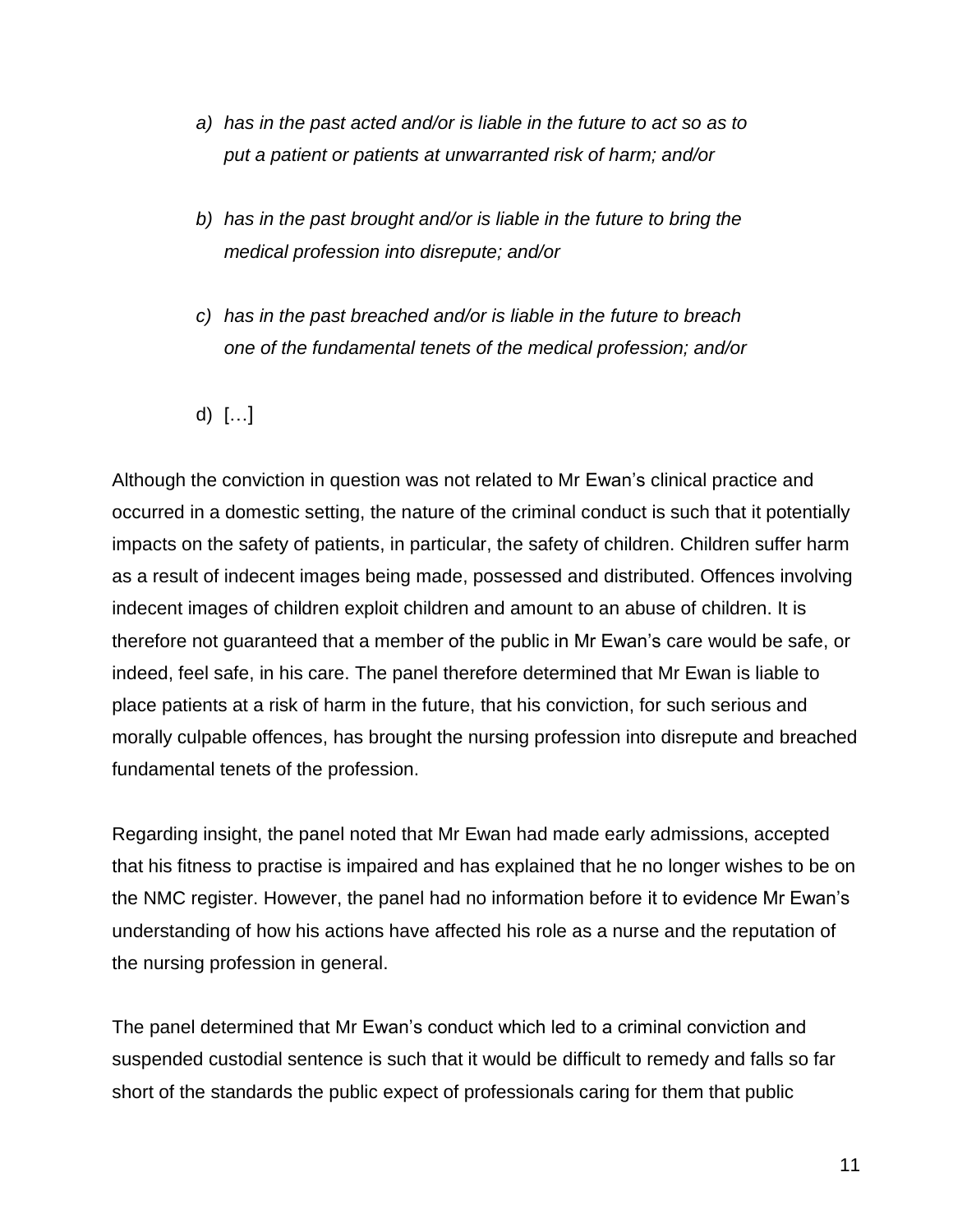confidence in the nursing and midwifery professions could be undermined if a finding of impairment was not made. Should such conduct be repeated, there is a risk of putting other members of the public at risk of harm and also the risk of further damage to the reputation of the profession. The panel therefore decided that a finding of impairment is necessary on the grounds of public protection.

The panel bore in mind that the overarching objectives of the NMC; to protect, promote and maintain the health, safety, and well-being of the public and patients, and to uphold and protect the wider public interest. This includes promoting and maintaining public confidence in the nursing and midwifery professions and upholding the proper professional standards for members of those professions.

In addition, the panel concluded that public confidence in the profession would be seriously undermined if a finding of impairment were not made in this case and therefore also finds Mr Ewan's fitness to practise impaired on the grounds of public interest.

Having regard to all of the above, the panel was satisfied that Mr Ewan's fitness to practise is currently impaired.

### **Sanction**

The panel has considered this case very carefully and has decided to make a striking-off order. It directs the registrar to strike Mr Ewan off the register. The effect of this order is that the NMC register will show that Mr Ewan has been struck-off the register.

In reaching this decision, the panel has had regard to all the evidence that has been adduced in this case and had careful regard to the Sanctions Guidance (SG) published by the NMC. The panel accepted the advice of the legal assessor.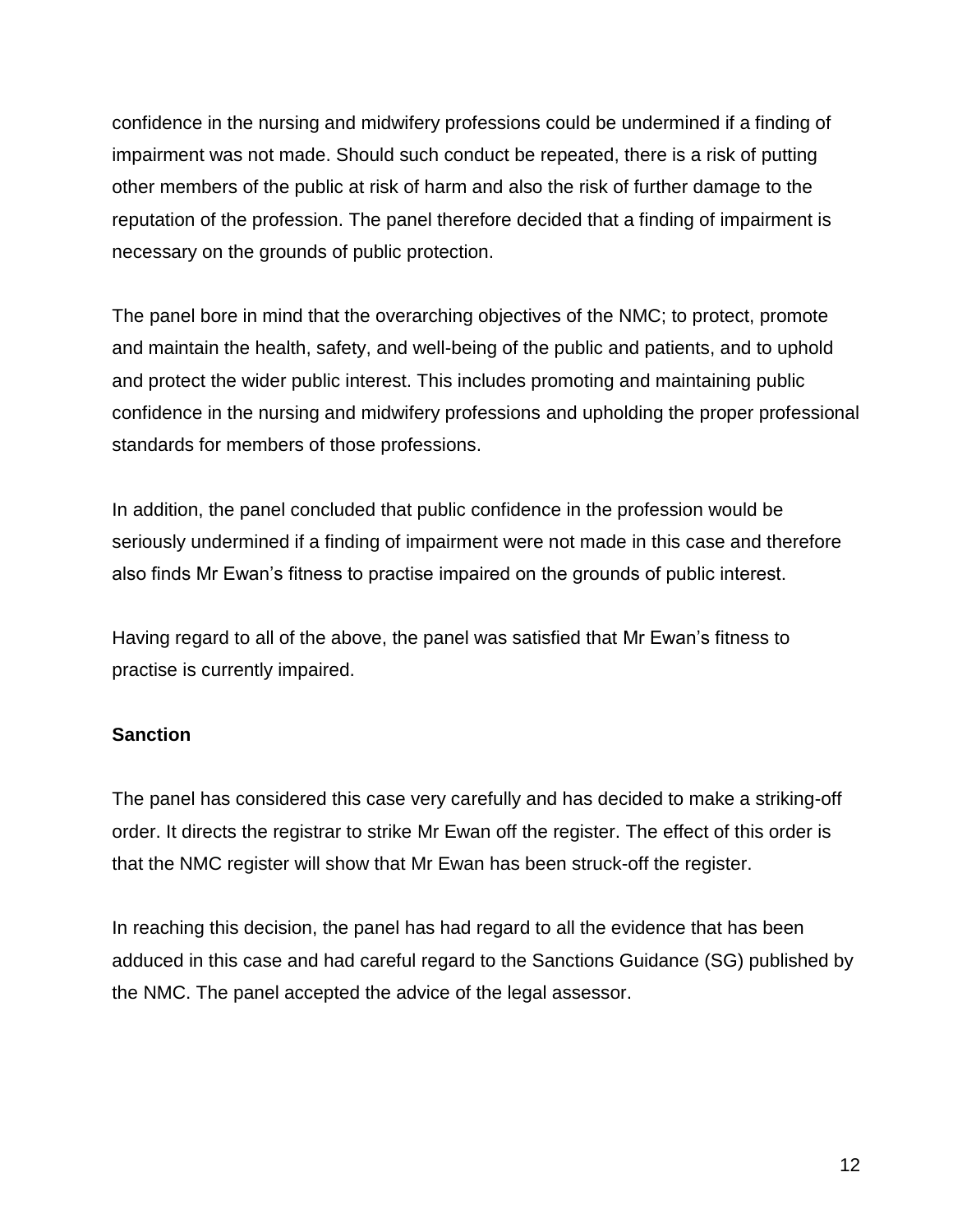### **Submissions on sanction**

Ms Kennedy invited the panel to impose a striking-off order. She reminded the panel that Mr Ewan's conduct involved sexual offences and the exploitation of children. Ms Kennedy submitted that removing Mr Ewan's name from the register would be the only sanction that would protect the public and address the public interest concerns.

#### **Decision and reasons on sanction**

Having found Mr Ewan's fitness to practise currently impaired, the panel went on to consider what sanction, if any, it should impose in this case. The panel has borne in mind that any sanction imposed must be appropriate and proportionate and, although not intended to be punitive in its effect, may have such consequences. The panel had careful regard to the SG. The decision on sanction is a matter for the panel independently exercising its own judgment.

The panel took into account the following aggravating features:

- Mr Ewan's conduct relates to serious sexual offences for which a custodial sentence was received;
- Mr Ewan's conduct involved the repeated exploitation of children; and
- Mr Ewan has not shown any evidence of insight and/or remediation.

The panel also took into account the following mitigating features:

Mr Ewan made early admissions to both criminal and regulatory proceedings.

The panel first considered whether to take no action but concluded that this would be inappropriate in view of the seriousness of the case. The panel decided that it would be neither proportionate nor in the public interest to take no further action.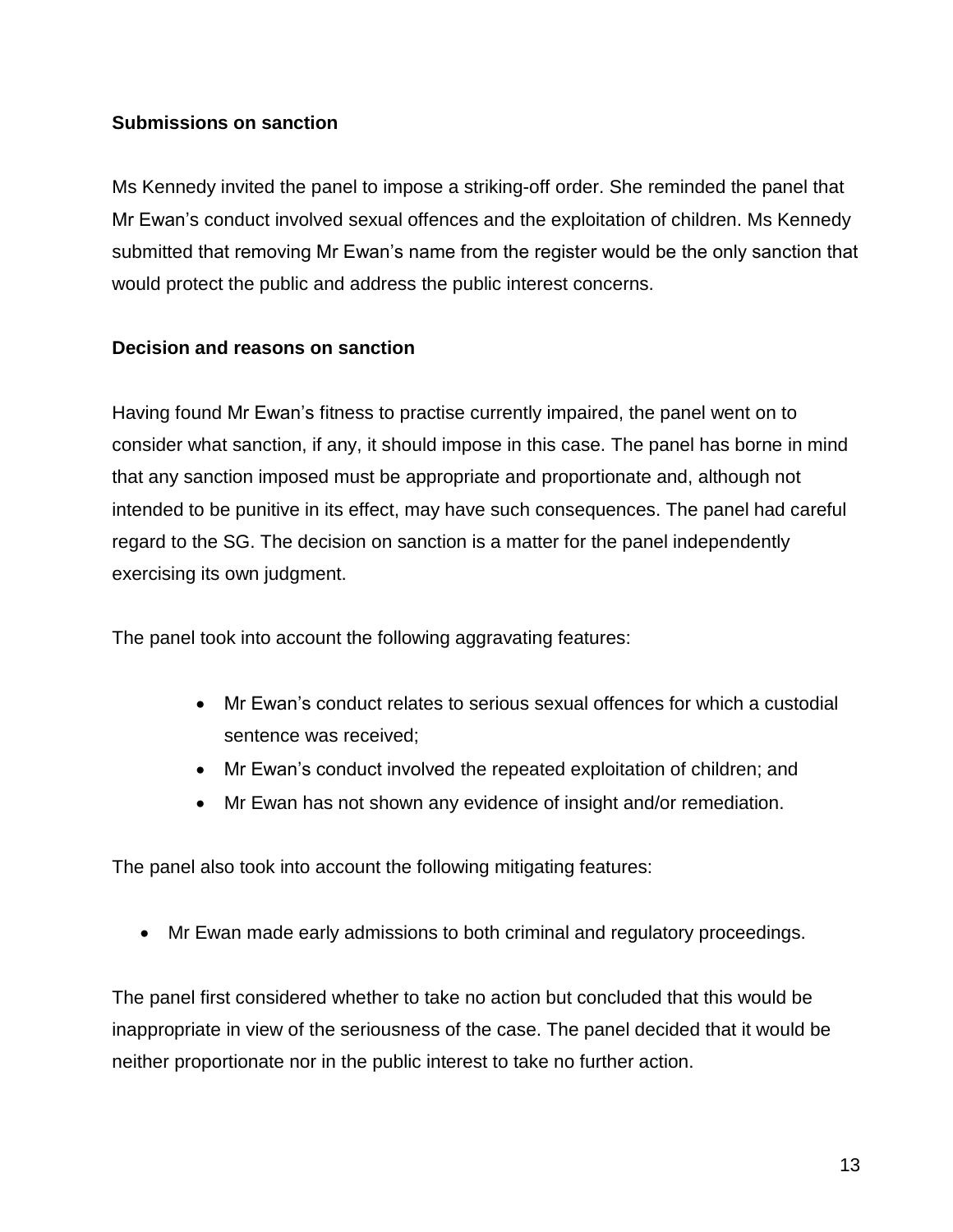It then considered the imposition of a caution order but again determined that, due to the seriousness of the case, and the public protection issues identified, an order that does not restrict Mr Ewan's practice would not be appropriate in the circumstances. The SG states that a caution order may be appropriate where *'the case is at the lower end of the spectrum of impaired fitness to practise and the panel wishes to mark that the behaviour was unacceptable and must not happen again.'* The panel considered that Mr Ewan's conduct was not at the lower end of the spectrum and that a caution order would be inappropriate in view of the seriousness of the case. The panel decided that it would be neither proportionate nor in the public interest to impose a caution order.

The panel next considered whether placing conditions of practice on Mr Ewan's registration would be a sufficient and appropriate response. The panel is of the view that there are no practical or workable conditions that could be formulated, given the nature of the charges in this case. The misconduct identified in this case was not something that can be addressed through retraining. Furthermore, the panel concluded that the placing of conditions on Mr Ewan's registration would not adequately address the seriousness of this case, would not protect the public nor be in the public interest.

The panel then went on to consider whether a suspension order would be an appropriate sanction. The SG states that suspension order may be appropriate where some of the following factors are apparent:

- *A single instance of misconduct but where a lesser sanction is not sufficient;*
- *No evidence of harmful deep-seated personality or attitudinal problems;*
- *…*
- *The Committee is satisfied that the nurse, midwife or nursing associate has insight and does not pose a significant risk of repeating behaviour;*
- *…*
- *…*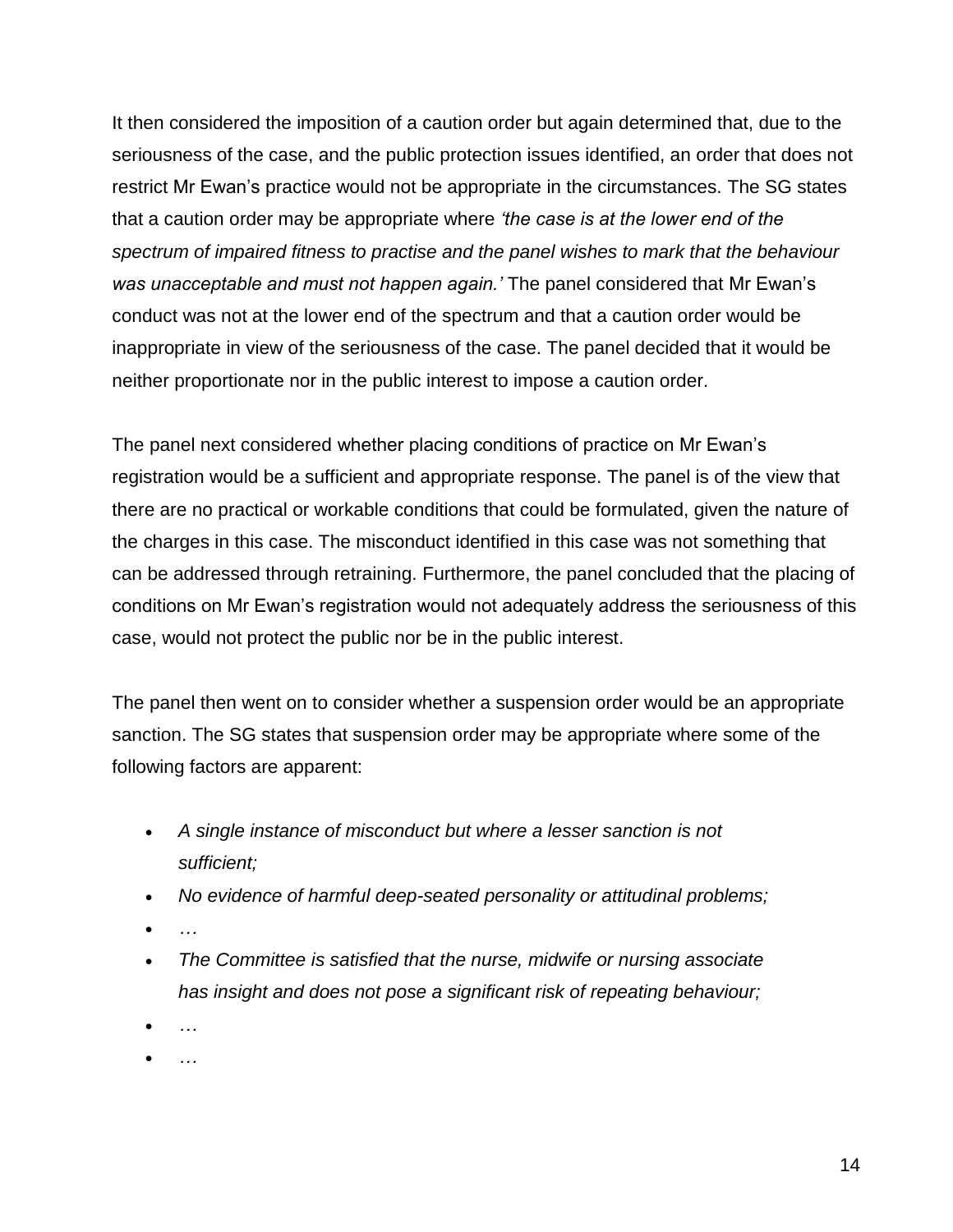The conduct, as highlighted by Mr Ewan's conviction, was a significant departure from the standards expected of a registered nurse. His conduct was not a single instance and there is evidence before the panel to demonstrate that Mr Ewan has a harmful deep seated personality or attitudinal problem. Furthermore, the panel had not been provided with any evidence relating to Mr Ewan's insight. The panel noted that the serious breach of the fundamental tenets of the profession evidenced by Mr Ewan's actions is fundamentally incompatible with Mr Ewan remaining on the register and it could not be satisfied that Mr Ewan will not repeat his behaviour.

In this particular case, the panel determined that a suspension order would not be a sufficient, appropriate or proportionate sanction, particularly when considering the public interest concerns in this case. Further, the panel noted that a suspension order imposed today would expire before the conclusion of his suspended sentence order in criminal proceedings.

Finally, in looking at a striking-off order, the panel took note of the following paragraphs of the SG:

- *Do the regulatory concerns about the nurse or midwife raise fundamental questions about their professionalism?*
- *Can public confidence in nurses and midwives be maintained if the nurse or midwife is not removed from the register?*
- *Is striking-off the only sanction which will be sufficient to protect patients, members of the public, or maintain professional standards?*

Mr Ewan's actions were significant departures from the standards expected of a registered nurse, and are fundamentally incompatible with him remaining on the register. The panel was of the view that the findings in this particular case demonstrate that Mr Ewan's actions were extremely serious and to allow him to continue practising, would place the public at risk, undermine public confidence in the profession and in the NMC as a regulatory body. The panel determined that an informed member of the public, would be seriously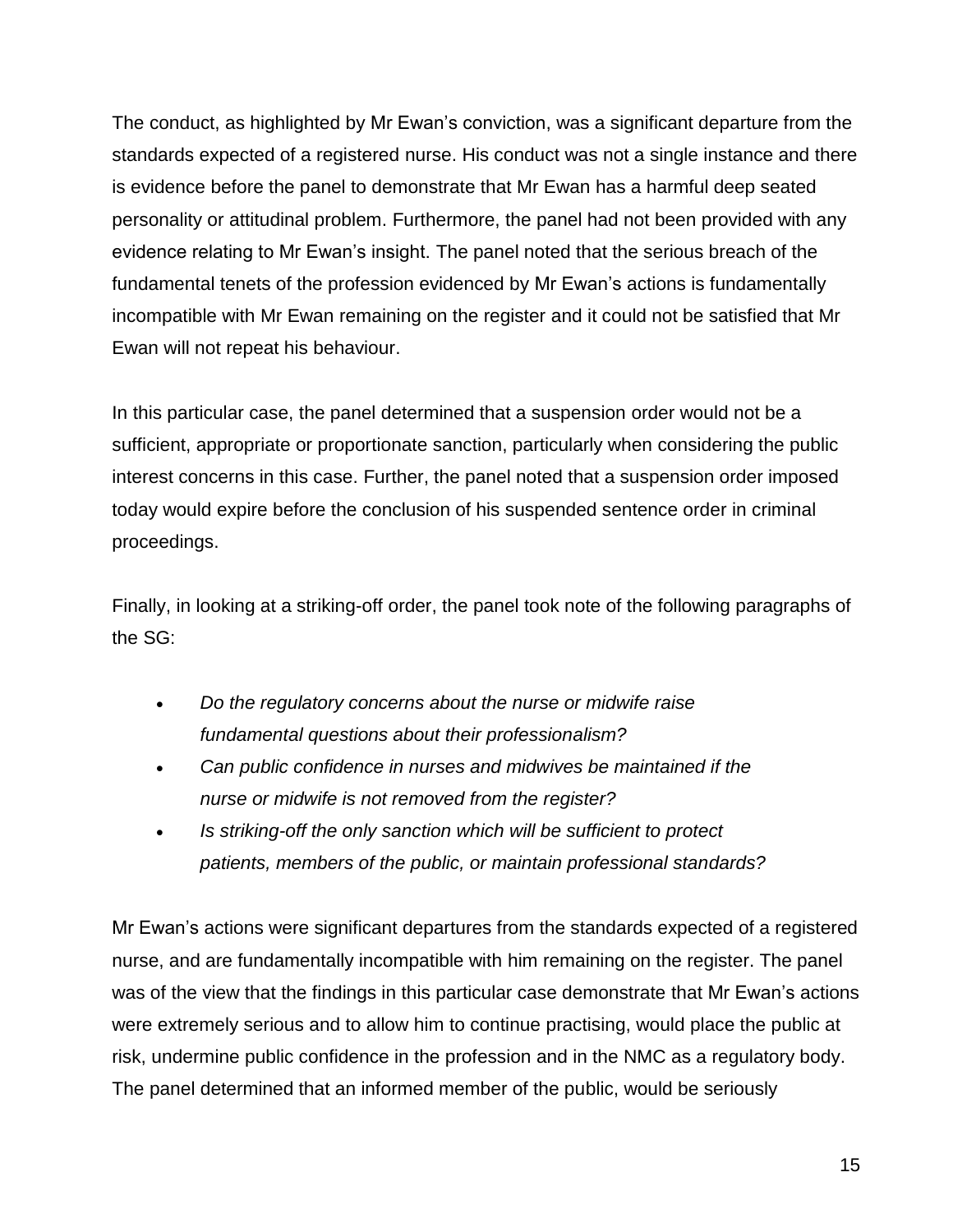concerned should a nurse, convicted of such serious sexual offences, currently serving a suspended custodial sentence, be permitted to remain on the register.

Balancing all of these factors and after taking into account all the evidence before it during this case, the panel determined that the appropriate and proportionate sanction is that of a striking-off order. Having regard to the effect of Mr Ewan's actions in bringing the profession into disrepute by adversely affecting the public's view of how a registered nurse should conduct himself, the panel has concluded that nothing short of this would be sufficient in this case.

The panel considered that this order was necessary to protect the public, mark the importance of maintaining public confidence in the profession, and to send to the public and the profession a clear message about the standard of behaviour required of a registered nurse.

This will be confirmed to Mr Ewan in writing.

### **Interim order**

As the striking-off order cannot take effect until the end of the 28-day appeal period, the panel has considered whether an interim order is required in the specific circumstances of this case. It may only make an interim order if it is satisfied that it is necessary for the protection of the public, is otherwise in the public interest or in Mr Ewan's own interest until the striking-off sanction takes effect. The panel heard and accepted the advice of the legal assessor.

### **Submissions on interim order**

The panel took account of the submissions made by Ms Kennedy. She invited the panel to impose an 18 month interim suspension order, in order to cover any appeal period, should an appeal occur.